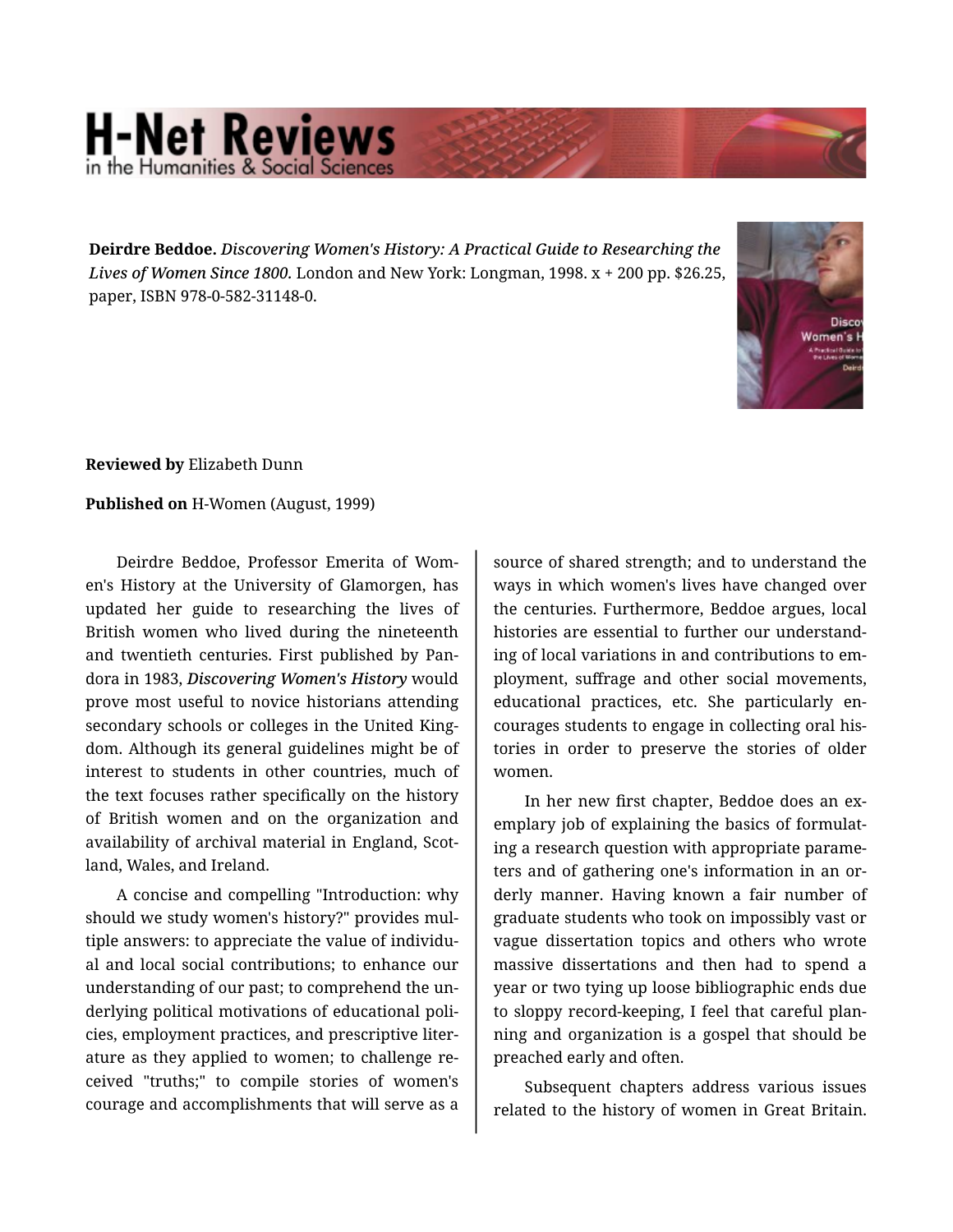Chapter Two introduces the stereotyped ideals purveyed by the media. Always unattainable by the vast majority, these ideals were not even con‐ sistent: they changed periodically to suit the needs of government, military, and economy. An excellent chapter on girls' education follows. Bed‐ doe examines both the realities of education for middle- and working-class and the policy motiva‐ tions undergirding the institution. Chapter four examines women's waged work. Chapter five treats the often scandalously hard work and de‐ privation that comprised home life for the majori‐ ty of women during the past two centuries. In chapter six, Beddoe briefly treats several aspects of women<sup>1</sup>s sexuality: illegitimate births, birth control, and lesbianism. She tackles the role of women in politics in chapter seven. The final chapter suggests various approaches to sharing one<sup>1</sup>s discoveries. In addition to the expected publications and lectures, she mentions producing a radio program or video, leading walking tours of historic districts, curating an exhibition, or de‐ signing a pamphlet or calendar. A final appendix provides names, addresses, and telephone num‐ bers of libraries, archives, and organizations that might provide useful information to the women<sup>1</sup>s historian.

One might imagine that these summary histo‐ ries would be insufferably dry. Such is very far from the case. The text is leavened with tantaliz‐ ing excerpts from a wide range of primary sources chosen to give students a taste of the original documents they might encounter in their own research. Many of these documents provide powerful details of gender inequities, ranging from inferior educational and employment oppor‐ tunities to different nutritional allotments. A 1913 survey of working-class women's lives tells us that a nursing mother, "Mrs. X,", subsisted primarily on bread and margarine or drippings, as did her older children, while Mr. X enjoyed kippers, sausages, or a bit of beef at nearly every meal.

One cannot imagine anyone reading such materi‐ al without becoming an ardent feminist.

My primary concern about this otherwise ex‐ cellent guide is that it omits the electronic re‐ sources available through college, university, and larger local libraries, and via the Internet. For example, students in British universities generally have access to the CD-ROM source *Core Resources for Historians*. This government-sponsored project has been produced by the Courseware Consortium to provide core text, including tran‐ scriptions of print documents and reproductions of images, detailing urbanization in Britain from ca. 1780 through 1920. Although the Internet is not yet the ultimate source for historical research, it has a great deal to offer. Examples of useful re‐ sources for the very students Beddoe addresses include the Brown University Women Writers Project, which provides full text of pre-Victorian women<sup>1</sup>s writing in many formats. An increasing number of repositories, including Duke<sup>1</sup>s Rare Book, Manuscript, and Special Collections Library, have active Web sites, which include detailed in‐ formation about archival holdings as well as a number of scanned and transcribed primary doc‐ uments. Through the World Wide Web, one may access current information about staff, hours, and holdings of many local, regional, and national ar‐ chives. Such sites often allow one to query staff via e-mail about any pertinent documents avail‐ able, special holiday hours, directions to the repository, and other useful information. One may verify bibliographic references through shared cataloging systems such as WorldCat (OCLC), which enables one to locate, and often borrow or obtain in photocopy, many rare and out-of-print sources that are not available locally. Through the Internet, students might find ad‐ dresses, telephone numbers, and e-mail addresses of persons whom they might wish to interview or businesses and other organizations with an inhouse archive. Electronic sources are no substi‐ tute for mucking about with original records, but